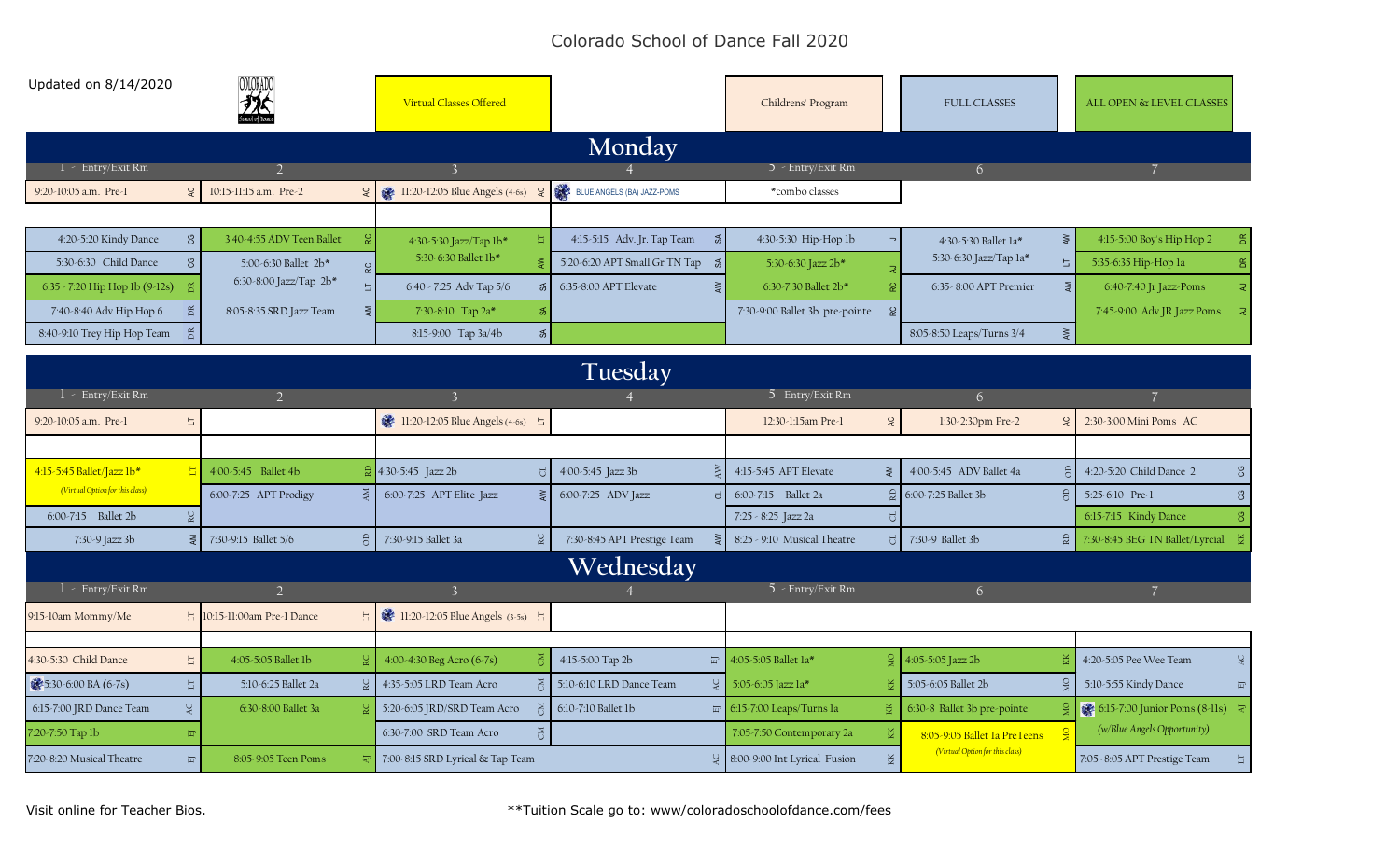|                                             |                                   |                                                | Thursday              |                                             |                                         |                                 |
|---------------------------------------------|-----------------------------------|------------------------------------------------|-----------------------|---------------------------------------------|-----------------------------------------|---------------------------------|
| 1 - Entry/Exit Rm                           | $\overline{2}$                    | $\mathbf{R}$                                   |                       | 5 - Entry/Exit Rm                           | 6 <sup>1</sup>                          |                                 |
| 4:25-5:10 Blue Angels (7-9s) &              |                                   |                                                | 4:25-5:10 Hip-Hop lb  |                                             |                                         |                                 |
|                                             |                                   |                                                |                       |                                             |                                         |                                 |
| 5:15-6:00 Tap 3b                            | 4:00-5:45 Ballet 4b               | 4:30-5:45 Jazz 2b                              | 5:15-6:15 Hip-Hop la  | 4:00-5:45 Ballet 4a<br>ŠC                   | 4:00-5:15 APT Premier<br>$\overline{5}$ | 4:15-5:15 pm Pre-2              |
| 6:05-7:20 APT Spotlight                     | 6:00-7:15 Ballet 2a               | 6-7:15 Ballet 3b Pre-Pointe                    | 6:20-7:05 Hip-Hop 4/5 | 6:00-7:15 Ballet 2b                         | 6:00-7:20 APT Prodigy                   | 5:20-6:20 Kindy Dance           |
| 7:30-8:15 Adult Tap                         |                                   |                                                | 7:20-8:05 Hip-Hop 2b  | 7:30-9 APT Elite Contemporary $\frac{3}{2}$ |                                         | 6:25-7:25 Ballet 1a             |
|                                             | 7:30-9:15 Ballet 3a Pointe        | 7:30-9:15 Ballet 5/6                           | 8:10 - 8:55 Hip-Hop 3 |                                             | 7:30-9 Ballet 3b Pre-Pointe             | 7:30-8:45 INT TN Ballet/Lyrcial |
|                                             |                                   |                                                | Friday                |                                             |                                         |                                 |
|                                             |                                   |                                                |                       |                                             |                                         |                                 |
| 1 - Entry/Exit Rm                           | $\overline{2}$                    |                                                | $\vert 4 \vert$       | 5 - Entry/Exit Rm                           | 6 <sup>1</sup>                          | $\overline{7}$                  |
| AC<br>9:20-10:05 a.m. Pre-1                 | 10:15-11:15 a.m. Pre-2            | 2 $\frac{1}{2}$ 11:20-12:05 Blue Angels (4-6s) |                       | <b>SP</b>                                   |                                         |                                 |
| 4:20-5:20 Child Dance<br>ਰ                  | 4:15-5:30 Ballet 2b Tech          | 4:15-5:30 Ballet 2a Technique                  | w/Amanda              | 4:30-5:45 Ballet 3b Tech                    | 4:15-5:15 LRD Technique<br>E.           | 4:15-5:15 JRD Dance Team        |
| 5:30-6:30 Ballet 1b*                        | 5:30-7 Adv Jazz, Leaps, Turns 3/4 | 5:30-6:45 Youth Ballet Co. 2b                  | w/Amanda & Gianna     | 5:50-7:05 Ballet 2b                         | 5:15-6:30 LRD Dance Team<br>$\epsilon$  | 5:45-6:30 Tap la*               |
| 6:30-7:30 Jazz lb*                          | 7:00-8:30 Ballet 3b PRE-POINTE 2  | 6:45-7:45 Prestige Team                        | w/Lisa                | 7:10-7:55 Leaps & Turns 2                   |                                         | 6:35-7:35 Ballet 1a*            |
|                                             |                                   |                                                |                       | 8:00-8:45 Contemporary 2                    |                                         | 7:35-8:35 Jazz la*              |
|                                             |                                   |                                                |                       |                                             |                                         |                                 |
|                                             |                                   |                                                | Saturday              |                                             |                                         |                                 |
| $1 -$ Entry/Exit Rm                         | $\overline{2}$                    | $\overline{3}$                                 | $\overline{4}$        | 5 - Entry/Exit Rm                           | 6 <sup>1</sup>                          | $\overline{7}$                  |
| STUDIO OPENS AT 8:30am                      |                                   |                                                |                       |                                             |                                         |                                 |
| 9:00-10:00 Kindy/Child Dance                | 8:30-9:55 Ballet 3a Tech          | 9:00-9:55 a.m. APT Senior Tap Team             | w/Sara & Becca        | 9:00-9:45am Hip-Hop lb                      | δŊ,<br>8:30-9:55 Ballet 3b Tech         | 9:00-10:00am Ballet 1b*         |
| 10:05-10:50am Pre-1                         | 10:05-11:20 Ballet 4a/5/6 Tech    | 10:00-11:15 Junior Ballet Company              | w/Oleg                | 10:00-11:00 Ballet 1a*                      | 10:05-11:20 Ballet 4b Tech              | 10:00-11:00 Jazz/Tap lb*        |
| 11:00-12:00pm Pre-2                         | 11:30-1:00 Sr Ballet Co.          | 11:30-1:00 Int Ballet Co.                      | w/Rebecca & Oleg      | 11:00-12:00 Jazz/Tap 1a*<br>₹               | 11:30-12:45 Ballet 2a Tech              | 11:30-12:45 Ballet 2b Tech      |
| 港<br>12:15-1:00pm BA (4-6yr)                | w/Rebecca & Oleg                  |                                                |                       | 12:10-12:55 Hip Hop 2b (team)               |                                         |                                 |
|                                             |                                   |                                                |                       |                                             |                                         |                                 |
| 1:05-1:45 Prestige MT<br>$\vert \Box \vert$ |                                   | 1:30-2:20 Elite/Prodigy MT                     |                       |                                             | 1:00-1:30 Ballroom Technique 2          |                                 |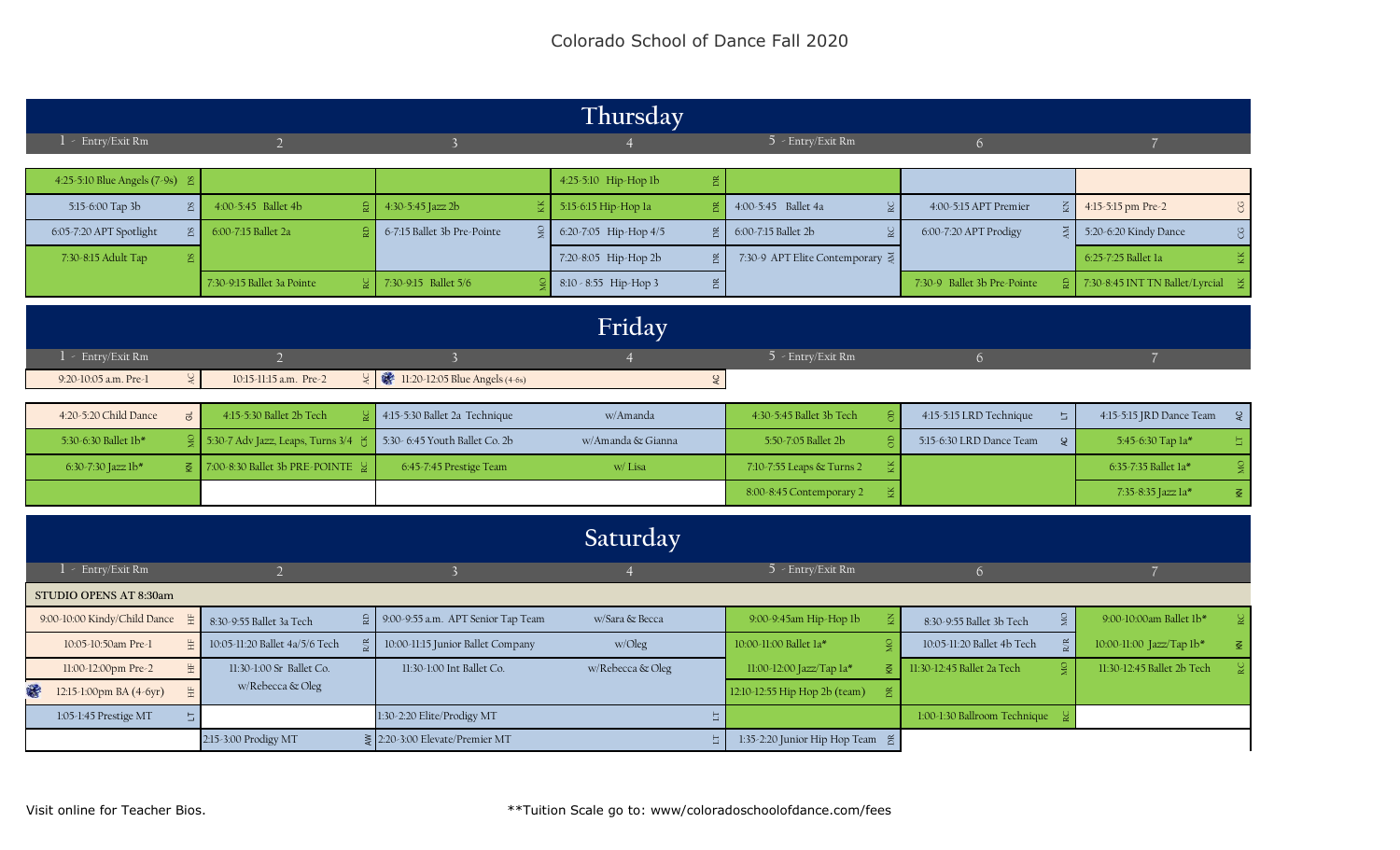Colorado School of Dance Fall 2020

6